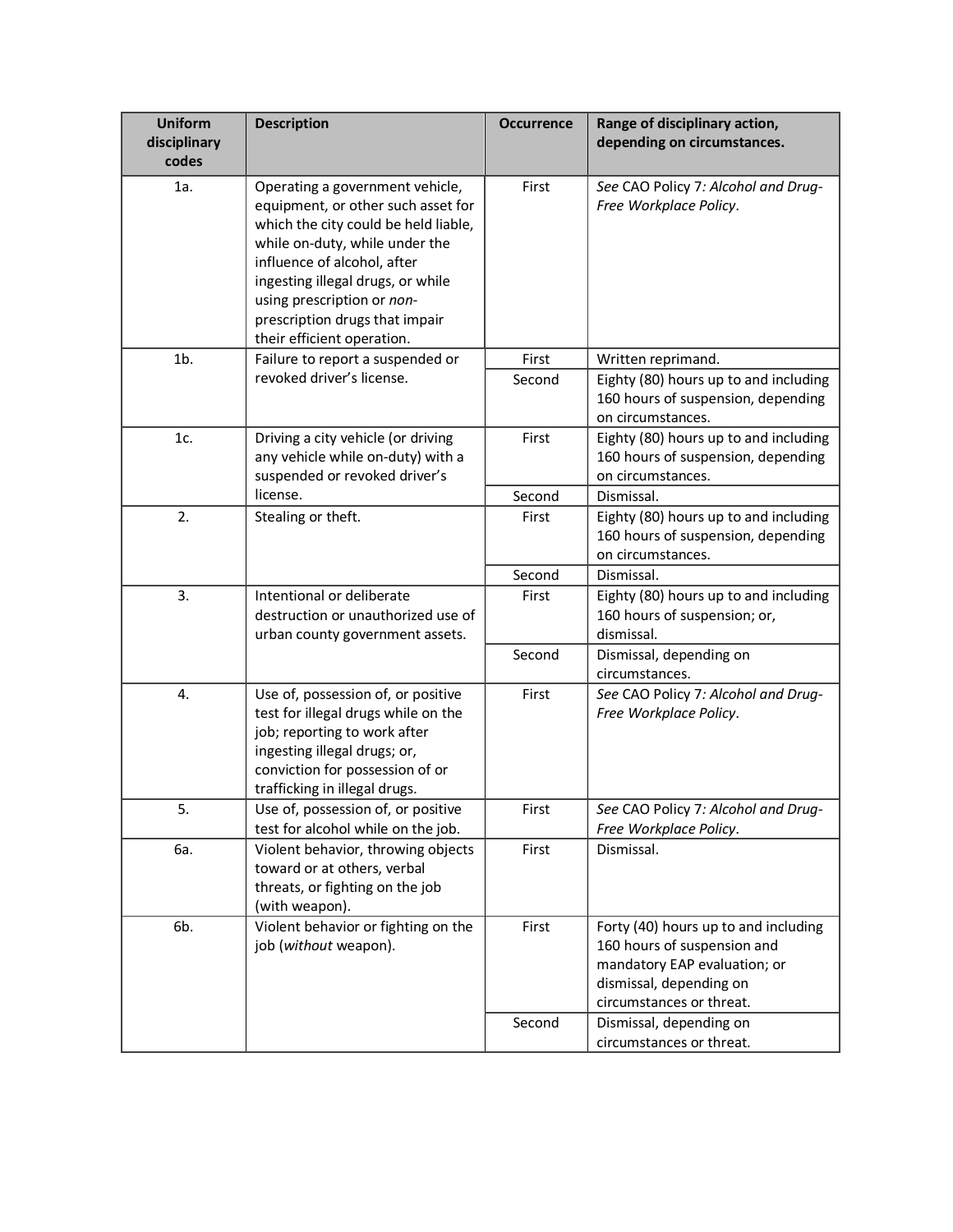| <b>Uniform</b><br>disciplinary<br>codes | <b>Description</b>                                                                                                  | <b>Occurrence</b> | Range of disciplinary action,<br>depending on circumstances.                                                                                                                     |
|-----------------------------------------|---------------------------------------------------------------------------------------------------------------------|-------------------|----------------------------------------------------------------------------------------------------------------------------------------------------------------------------------|
| 6с.                                     | Verbal threats or harassing<br>statements.                                                                          | First             | Written reprimand or eight (8) hours<br>up to and including 120 hours of<br>suspension; and, mandatory EAP<br>evaluation; or dismissal, depending<br>on circumstances or threat. |
|                                         |                                                                                                                     | Second            | 128-160 hour suspension and,<br>mandatory EAP evaluation; or<br>dismissal, depending on<br>circumstances or threat.                                                              |
|                                         |                                                                                                                     | Third             | Dismissal.                                                                                                                                                                       |
| 7.                                      | Leaving assigned work area<br>without authorization.                                                                | First             | Written reprimand, or forty (40)<br>hours up to and including 120 hours<br>of suspension, depending on<br>circumstances.                                                         |
|                                         |                                                                                                                     | Second            | 128-160 hour suspension or<br>dismissal, depending on<br>circumstances.                                                                                                          |
|                                         |                                                                                                                     | Third             | Dismissal.                                                                                                                                                                       |
| 8a.                                     | Insubordination.                                                                                                    | First             | Oral warning, written reprimand, or<br>eight (8) hours up to and including<br>120 hours of suspension, depending<br>on circumstances.                                            |
|                                         |                                                                                                                     | Second            | 128-160 hour suspension or<br>dismissal, depending on<br>circumstances.                                                                                                          |
|                                         |                                                                                                                     | Third             | Dismissal.                                                                                                                                                                       |
| 8b.                                     | Malicious behavior or deliberate<br>behavior that affects the efficient<br>and effective performance of the<br>job. | First             | Oral warning, written reprimand, or<br>eight (8) hours up to and including<br>120 hours of suspension, depending<br>on circumstances.                                            |
|                                         |                                                                                                                     | Second            | 128-160 hour suspension or<br>dismissal, depending on<br>circumstances.                                                                                                          |
|                                         |                                                                                                                     | Third             | Dismissal.                                                                                                                                                                       |
| 8c.                                     | Misconduct (Other).                                                                                                 | First             | Oral warning, written reprimand, or<br>eight (8) hours up to and including<br>120 hours of suspension, depending<br>on circumstances.                                            |
|                                         |                                                                                                                     | Second            | 128-160 hour suspension or<br>dismissal, depending on<br>circumstances.                                                                                                          |
|                                         |                                                                                                                     | Third             | Dismissal.                                                                                                                                                                       |
| 8d.                                     | Inefficiency.                                                                                                       | First             | Oral warning, written reprimand, or<br>eight (8) hours up to and including<br>120 hours of suspension, depending<br>on circumstances.                                            |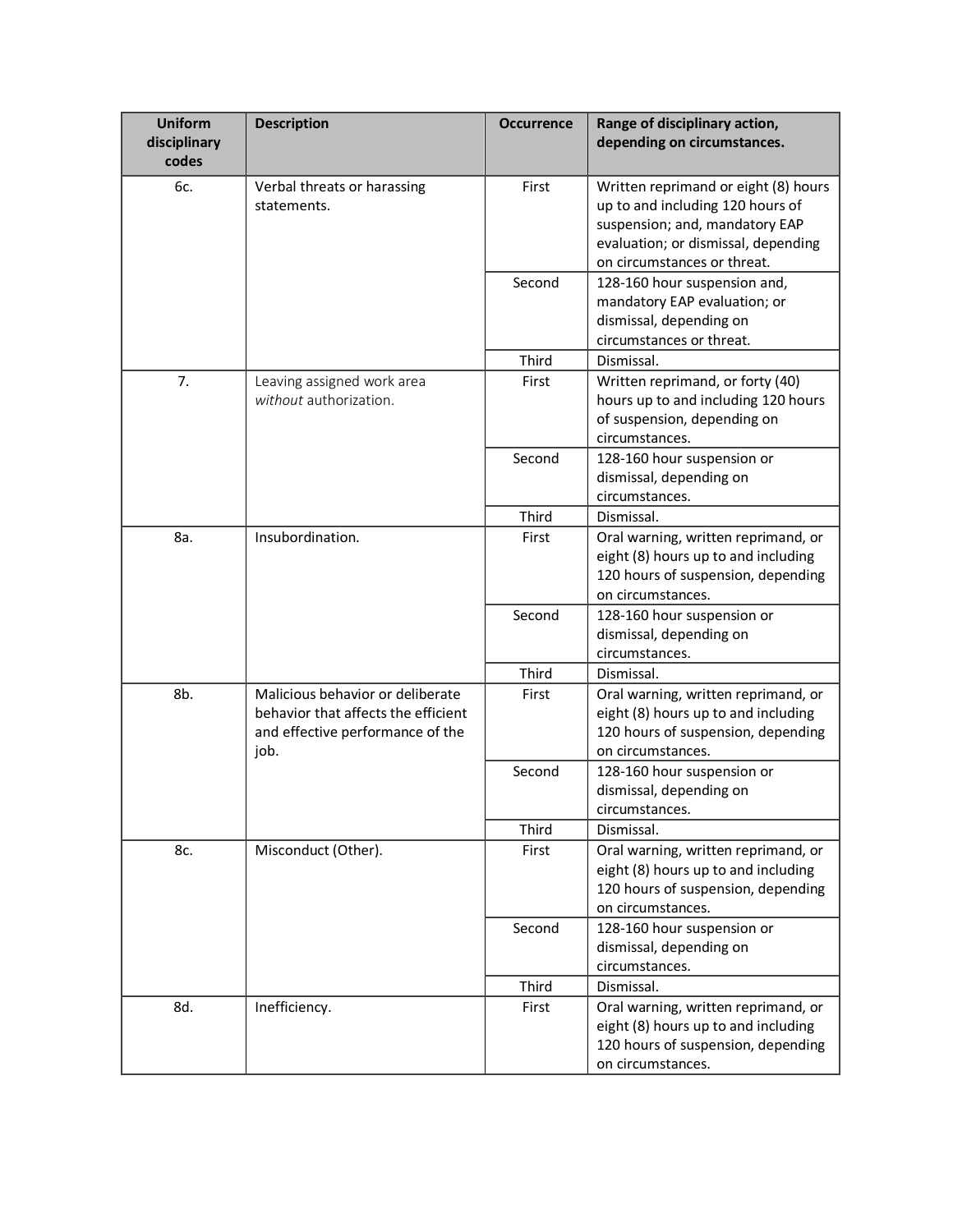| <b>Uniform</b><br>disciplinary<br>codes | <b>Description</b>                                                                                                          | <b>Occurrence</b> | Range of disciplinary action,<br>depending on circumstances.                                                                          |
|-----------------------------------------|-----------------------------------------------------------------------------------------------------------------------------|-------------------|---------------------------------------------------------------------------------------------------------------------------------------|
|                                         |                                                                                                                             | Second            | 128-160 hour suspension or<br>dismissal, depending on<br>circumstances.                                                               |
|                                         |                                                                                                                             | Third             | Dismissal.                                                                                                                            |
| 9.                                      | Sleeping on the job.                                                                                                        | First             | Written reprimand or forty (40)<br>hours up to and including eighty (80)<br>hours of suspension, depending on<br>circumstances.       |
|                                         |                                                                                                                             | Second            | Eighty-eight (88) hours up to and<br>including 160 hours of suspension or<br>dismissal, depending on<br>circumstances.                |
|                                         |                                                                                                                             | Third             | Dismissal.                                                                                                                            |
| $10a. - b.$                             | Preventable vehicle or equipment<br>incidents with damages.                                                                 | First             | See CAO Policy 54: Preventable<br>Vehicle/Equipment Incidents.                                                                        |
| 11a.                                    | Absent without approved leave.                                                                                              | First             | Written reprimand, or twenty-four<br>(24) hours up to and including forty<br>(40) hours of suspension, depending<br>on circumstances. |
|                                         |                                                                                                                             | Second            | Forty-eight (48) hours up to and<br>including 160 hours of suspension,<br>depending on circumstances.                                 |
|                                         |                                                                                                                             | Third             | Dismissal.                                                                                                                            |
| 11b.                                    | Absent without approved leave for<br>two (2) or more consecutive days.                                                      | First             | Forty-eight (48) hours up to and<br>including 160 hours of suspension,<br>depending on circumstances                                  |
|                                         |                                                                                                                             | Second            | Dismissal.                                                                                                                            |
| 12.                                     | Excessive use of sick leave.                                                                                                | First             | Written reprimand or eight (8) hours<br>up to and including forty (40) hours<br>of suspension, depending on<br>circumstances.         |
|                                         |                                                                                                                             | Second            | Forty-eight (48) hours up to and<br>including 120 hours of suspension,<br>depending on circumstances.                                 |
|                                         |                                                                                                                             | Third             | Dismissal.                                                                                                                            |
| 13a.                                    | Failure to observe safety<br>procedures or to wear protective<br>clothing (Class A serious - life                           | First             | Eight (8) hours up to and including<br>forty (40) hours of suspension,<br>depending on circumstances.                                 |
|                                         | threatening).                                                                                                               | Second            | Forty-eight (48) hours up to and<br>including 120 hours of suspension,<br>depending on circumstances.                                 |
|                                         |                                                                                                                             | Third             | Dismissal.                                                                                                                            |
| 13b.                                    | Failure to observe safety<br>procedures or to wear protective<br>clothing (Class B less serious - not<br>life threatening). | First<br>Second   | Written reprimand.<br>Eight (8) hours up to and including<br>forty (40) hours of suspension,<br>depending on circumstances.           |